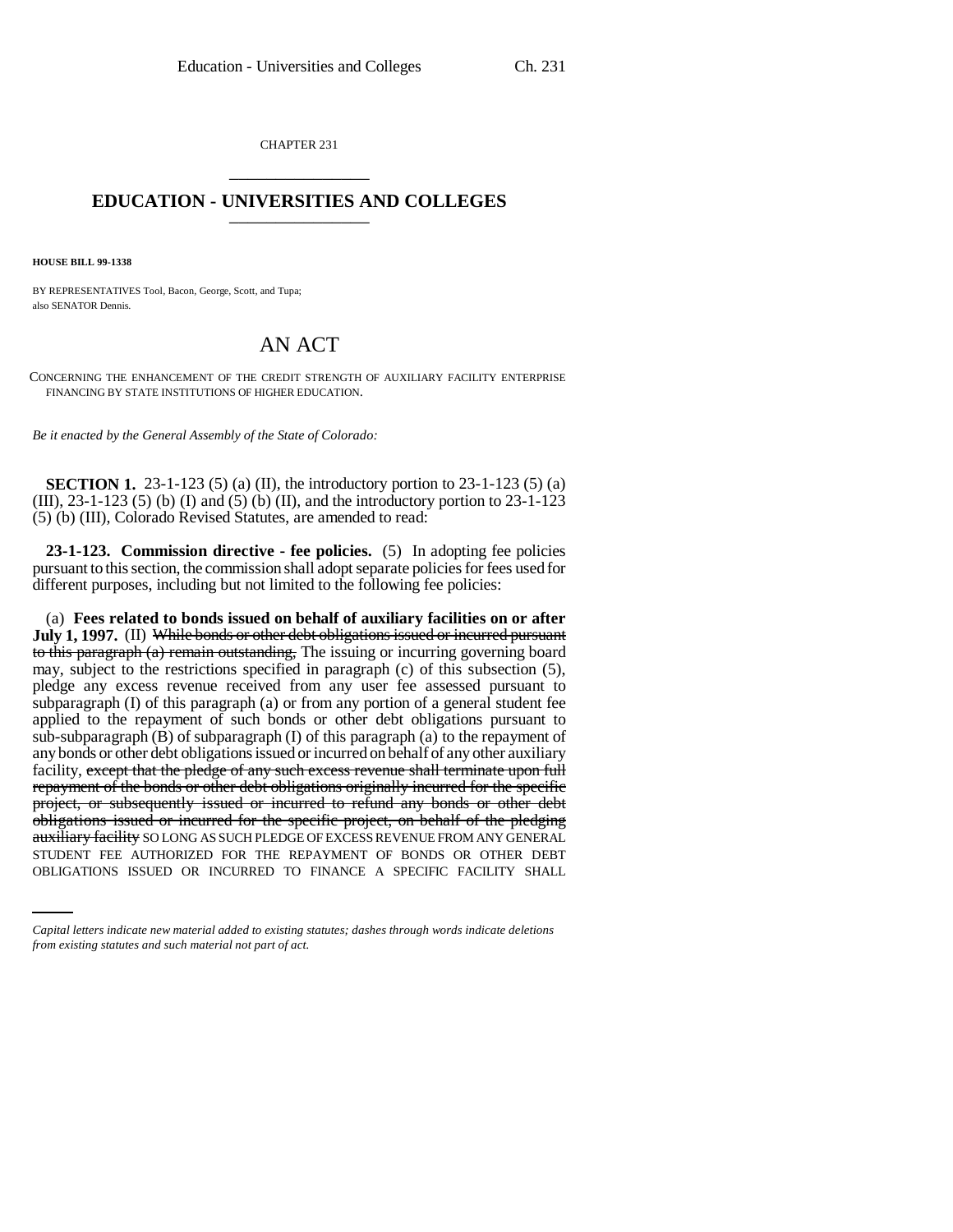## Ch. 231 Education - Universities and Colleges

TERMINATE UPON FULL REPAYMENT OF ALL BONDS OR OTHER DEBT OBLIGATIONS, INCLUDING REFUNDING BONDS OR OBLIGATIONS, AND ALL FEES AND COSTS RELATED TO SUCH BONDS OR OTHER DEBT OBLIGATIONS INCURRED WITH RESPECT TO SUCH SPECIFIC FACILITY.

(III) On and after the date upon which  $\frac{any}{any}$  ALL bonds or other debt obligations issued, SECURED, or incurred pursuant to this paragraph (a) are fully repaid:

(b) **Fees related to bonds issued on behalf of auxiliary facilities prior to July 1, 1997.** (I) For any bonds or other debt obligations issued or incurred prior to July 1, 1997, on behalf of an auxiliary facility: for a specific project:

(A) Approval of the student body is not required for any fee assessed for repayment of said bonds or other debt obligations;

(B) Approval of the student body is not required to increase any fee that is applied to the repayment of said bonds or other debt obligations if the fee increase is necessitated by a covenant in the authorizing bond resolution or other agreement for the specific project for which the bonds or other debt obligations were issued or incurred;

(C) Approval of the student body is not required to increase any fee that is applied to the repayment of said bonds or other debt obligations if the fee increase is assessed for the repayment of bonds that are issued to refund the existing bonds. For the specific project and the maturity date of the refunding bonds is the same or earlier than the maturity date of the existing bonds.

(II) While bonds or other debt obligations issued or incurred pursuant to this paragraph (b) remain outstanding, The issuing or incurring governing board may, subject to the restrictions specified in paragraph (c) of this subsection  $(5)$ , pledge any excess revenue received from the fee, whether it is a user fee or a portion of a general student fee applied to the repayment of such bonds or other debt obligations, to the repayment of any bonds or other debt obligations issued or incurred on behalf of any other auxiliary facility, except that: SO LONG AS SUCH PLEDGE OF EXCESS REVENUE FROM ANY GENERAL STUDENT FEE AUTHORIZED FOR THE REPAYMENT OF BONDS OR OTHER DEBT OBLIGATION ISSUED OR INCURRED TO FINANCE A SPECIFIC FACILITY SHALL TERMINATE UPON FULL REPAYMENT OF ALL BONDS OR OTHER DEBT OBLIGATIONS, INCLUDING REFUNDING BONDS OR OBLIGATIONS, AND ALL FEES AND COSTS RELATED TO SUCH BONDS OR OTHER DEBT OBLIGATIONS INCURRED WITH RESPECT TO SUCH SPECIFIC FACILITY.

(A) If the excess revenue is pledged on or after January 1, 1997, the pledge of such excess revenue shall terminate upon full repayment of the bonds or other debt obligations originally issued or incurred for the specific project, or subsequently issued or incurred to refund any bonds or other debt obligations issued or incurred for the specific project, on behalf of the pledging auxiliary facility;

(B) If the excess revenue is pledged prior to January 1, 1997, the pledge of such excess revenue shall terminate upon full repayment of all bonds or other debt obligations for which the user fee or portion of a general student fee was pledged as of January 1, 1997.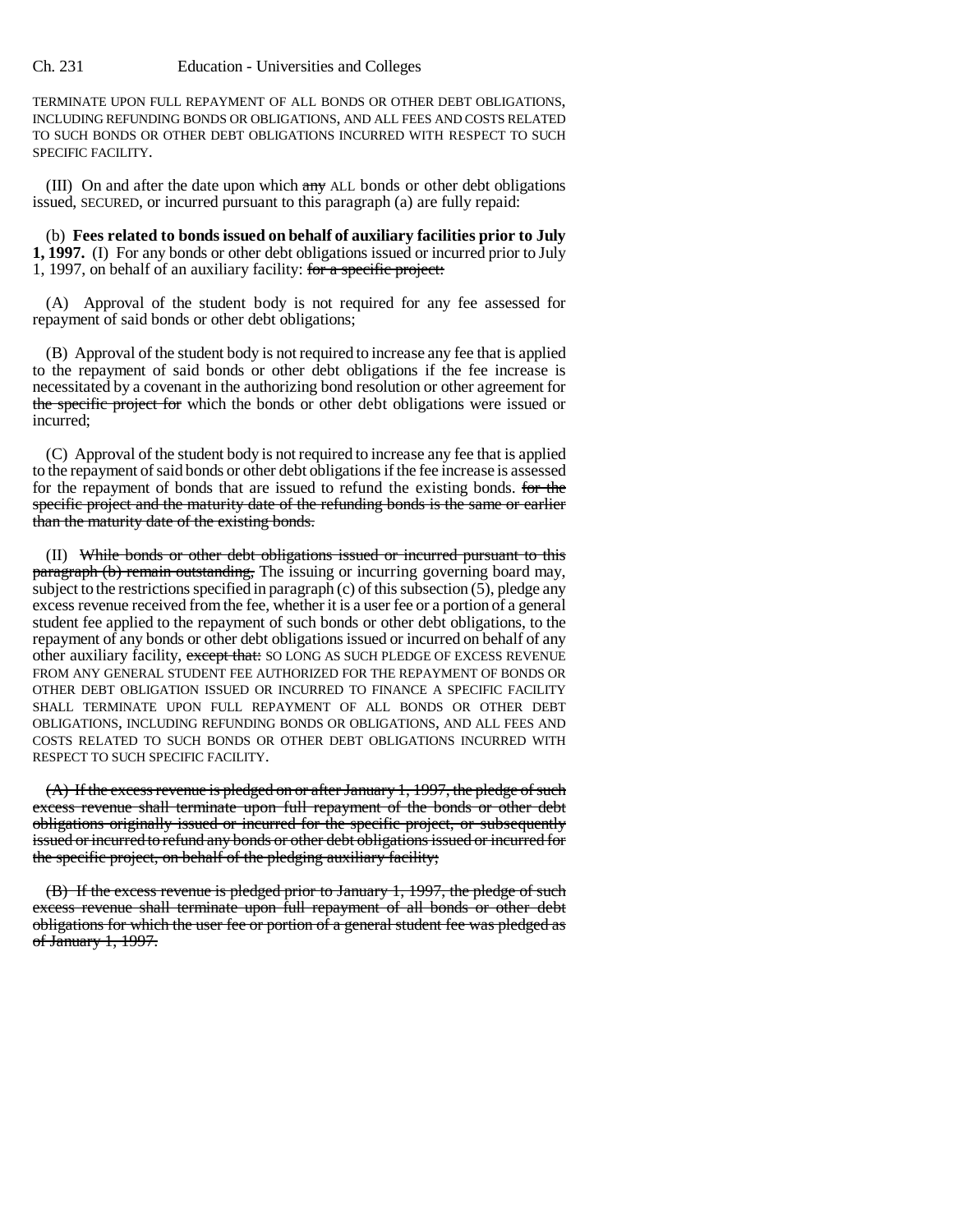(III) On and after the date upon which any ALL bonds or other debt obligations issued, SECURED, or incurred pursuant to this paragraph (b) are fully repaid:  $\sigma_{\tau}$  if excess revenue is pledged as provided in sub-subparagraph (B) of subparagraph (II) of this paragraph (b), on and after the date upon which the pledge terminates:

**SECTION 2.** 23-20-124, Colorado Revised Statutes, is amended to read:

**23-20-124. Research building revolving fund - appropriation of fund report.** There is established in the office of the treasurer of the university a fund to be known as the university of Colorado research building revolving fund. There shall be credited to said fund the user charges or rents authorized by section 23-20-123 and imposed by the board of regents of the university of Colorado, specific appropriations or grants or gifts made to said fund, and the proceeds of the sale of anticipation warrants authorized by sections 23-20-123 to 23-20-125. No payments from student fees, tuition receipts, or general funds shall be deposited in the research building revolving fund or used for said programs; EXCEPT THAT THE BOARD OF REGENTS IS AUTHORIZED, PURSUANT TO SECTIONS 23-5-102 AND 23-5-103, TO PLEDGE THE REVENUES AND NET INCOME OF ANY OTHER DESIGNATED ENTERPRISE AUXILIARY FACILITIES IN CONNECTION WITH BONDS OR OTHER OBLIGATIONS SECURED BY THE RESEARCH BUILDING REVOLVING FUND. All interest accumulated in this fund shall follow the fund. All such moneys so credited to said fund are appropriated to the university of Colorado for the payment of maintenance and operating costs for its research buildings and facilities and for the planning, construction, and equipping of additional research buildings and facilities for the university of Colorado; EXCEPT THAT THE BOARD OF REGENTS IS AUTHORIZED, PURSUANT TO SECTIONS 23-5-102 AND 23-5-103, TO PLEDGE THE RESEARCH BUILDING REVOLVING FUND IN CONNECTION WITH BONDS OR OTHER OBLIGATIONS ISSUED BY OR ON BEHALF OF ANY OTHER DESIGNATED ENTERPRISE AUXILIARY FACILITIES. An annual report of activities and the condition of the fund shall be made to the governor and the joint budget and capital development committees of the general assembly as a part of the university of Colorado's annual budget submission. Such report shall specify the amount, debt service, and purpose of any bonds issued pursuant to section 23-20-129.

**SECTION 3.** 23-20-125, Colorado Revised Statutes, is amended to read:

**23-20-125. Anticipation warrants.** The state treasurer is authorized to issue anticipation warrants in such amounts as requested by the board of regents of the university of Colorado, the total amount of which shall not exceed four million dollars, to be repaid exclusively from the user revenues accruing to the university of Colorado research building revolving fund as provided in sections 23-20-123 to 23-20-125 OR FROM REVENUES AND NET INCOME OF ANY OTHER DESIGNATED ENTERPRISE AUXILIARY FACILITIES THAT ARE PLEDGED TO THE REPAYMENT OF SUCH ANTICIPATION WARRANTS PURSUANT TO SECTIONS 23-5-102 AND 23-5-103, OR ANY COMBINATION THEREOF; such anticipation warrants shall bear interest at a rate not exceeding four percent per annum except those issued on or after February 15, 1968, which shall bear interest not exceeding six percent per annum, and shall not be sold at a price less than the face value thereof. Disbursements from said fund shall be only by warrant upon vouchers certified by the board of regents of the university of Colorado.

**SECTION 4.** 23-20-129 (3), Colorado Revised Statutes, is amended to read: